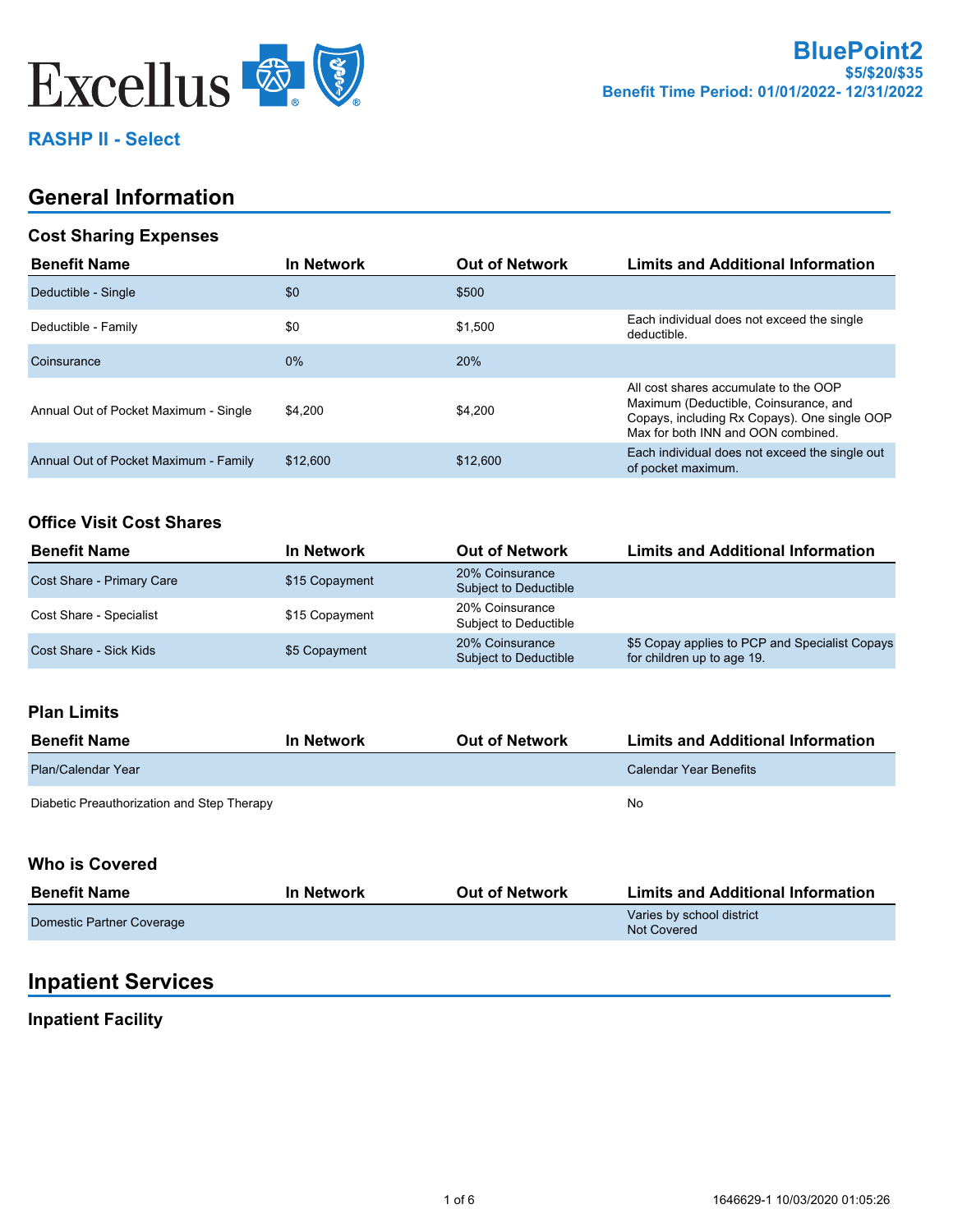| <b>Benefit Name</b>                | <b>In Network</b> | <b>Out of Network</b>                           | <b>Limits and Additional Information</b>                                        |
|------------------------------------|-------------------|-------------------------------------------------|---------------------------------------------------------------------------------|
| <b>Inpatient Hospital Services</b> | Covered in Full   | 20% Coinsurance<br>Subject to Deductible        |                                                                                 |
| Mental Health Care                 | Covered in Full   | 20% Coinsurance<br>Subject to Deductible        |                                                                                 |
| Substance Use Detoxification       | Covered in Full   | 20% Coinsurance<br><b>Subject to Deductible</b> |                                                                                 |
| <b>Skilled Nursing Facility</b>    | Covered in Full   | 20% Coinsurance<br>Subject to Deductible        | 120 Days per year<br>360 Days per lifetime. Limits are combined INN<br>and OON. |
| <b>Physical Rehabilitation</b>     | Covered in Full   | 20% Coinsurance<br>Subject to Deductible        | 60 Days per year<br>Limits are combined INN and OON.                            |
| <b>Maternity Care</b>              | Covered in Full   | 20% Coinsurance<br>Subject to Deductible        |                                                                                 |

## **Inpatient Professional Services**

| <b>Benefit Name</b>               | In Network                           | <b>Out of Network</b>                    | <b>Limits and Additional Information</b>                                                                                                                 |
|-----------------------------------|--------------------------------------|------------------------------------------|----------------------------------------------------------------------------------------------------------------------------------------------------------|
| <b>Inpatient Hospital Surgery</b> | PCP/Specialist - Covered in<br>Full. | 20% Coinsurance<br>Subject to Deductible |                                                                                                                                                          |
| Anesthesia                        | PCP/Specialist - Covered in<br>Full  | 20% Coinsurance<br>Subject to Deductible | Includes anesthesia rendered for Inpatient.<br>Outpatient, Office Visit and Maternity services.<br>Anesthesia does not require a preauth or<br>referral. |

# **Outpatient Facility Services**

## **Outpatient Facility Services**

| <b>Benefit Name</b>                                                      | <b>In Network</b>            | <b>Out of Network</b>                           | <b>Limits and Additional Information</b>                                                                            |
|--------------------------------------------------------------------------|------------------------------|-------------------------------------------------|---------------------------------------------------------------------------------------------------------------------|
| SurgiCenters and Freestanding Ambulatory<br><b>Centers Surgical Care</b> | Covered in Full              | 20% Coinsurance<br>Subject to Deductible        |                                                                                                                     |
| Diagnostic X-ray                                                         | \$15 Copayment               | 20% Coinsurance<br>Subject to Deductible        |                                                                                                                     |
| Diagnostic Laboratory and Pathology                                      | Covered in Full              | 20% Coinsurance<br>Subject to Deductible        |                                                                                                                     |
| <b>Radiation Therapy</b>                                                 | Covered in Full              | 20% Coinsurance<br>Subject to Deductible        |                                                                                                                     |
| Chemotherapy                                                             | \$15 Copayment               | 20% Coinsurance<br>Subject to Deductible        |                                                                                                                     |
| Infusion Therapy                                                         | Inclusive of Primary Service | Inclusive of Primary Service                    | Is inclusive in the Home Care benefit and not<br>covered as a separate benefit.                                     |
| <b>Dialysis</b>                                                          | Covered in Full              | 20% Coinsurance<br><b>Subject to Deductible</b> |                                                                                                                     |
| <b>Mental Health Care</b>                                                | \$15 Copayment               | 20% Coinsurance<br>Subject to Deductible        | Includes Partial Hospitalization. NYS Mental<br>Health and Substance Use Disorder (SUD)<br><b>Provision Applies</b> |
| Substance Use Care                                                       | \$15 Copayment               | 20% Coinsurance<br>Subject to Deductible        | Includes Partial Hospitalization. NYS Mental<br>Health and Substance Use Disorder (SUD)<br><b>Provision Applies</b> |

# **Home and Hospice Care**

#### **Home Care**

| <b>Benefit Name</b>   | <b>In Network</b> | <b>Out of Network</b>                         | <b>Limits and Additional Information</b> |
|-----------------------|-------------------|-----------------------------------------------|------------------------------------------|
| Home Care             | Covered in Full   | 20% Coinsurance<br>Subject to \$50 Deductible |                                          |
| Home Infusion Therapy | Covered in Full   | 20% Coinsurance<br>Subject to \$50 Deductible |                                          |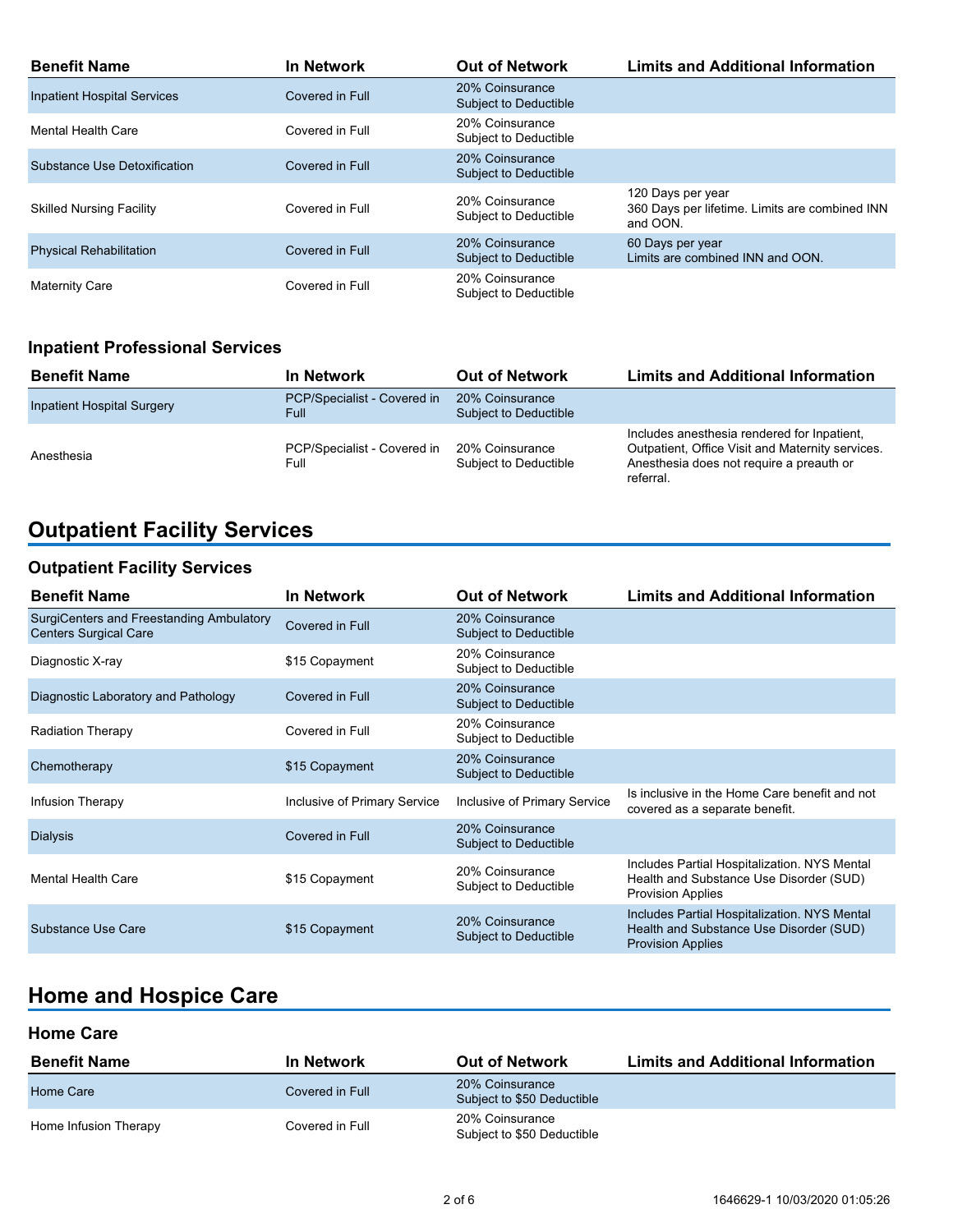## **Hospice Care**

| <b>Benefit Name</b>    | In Network       | <b>Out of Network</b>                    | <b>Limits and Additional Information</b> |
|------------------------|------------------|------------------------------------------|------------------------------------------|
| Hospice Care Inpatient | Covered in Full_ | 20% Coinsurance<br>Subject to Deductible |                                          |

# **Outpatient and Office Professional Services**

#### **Professional Services**

| <b>Benefit Name</b>                 | <b>In Network</b>                                       | <b>Out of Network</b>                           | <b>Limits and Additional Information</b>                                                                                                                                                                                               |
|-------------------------------------|---------------------------------------------------------|-------------------------------------------------|----------------------------------------------------------------------------------------------------------------------------------------------------------------------------------------------------------------------------------------|
| <b>Office Surgery</b>               | PCP/Specialist - \$15<br>Copayment                      | 20% Coinsurance<br>Subject to Deductible        |                                                                                                                                                                                                                                        |
| Diagnostic X-ray                    | PCP/Specialist - \$15<br>Copayment                      | 20% Coinsurance<br>Subject to Deductible        |                                                                                                                                                                                                                                        |
| Diagnostic Laboratory and Pathology | PCP/Specialist - Covered in<br>Full                     | 20% Coinsurance<br><b>Subject to Deductible</b> |                                                                                                                                                                                                                                        |
| <b>Radiation Therapy</b>            | PCP/Specialist - Covered in<br>Full                     | 20% Coinsurance<br><b>Subject to Deductible</b> |                                                                                                                                                                                                                                        |
| Chemotherapy                        | PCP/Specialist - \$15<br>Copayment                      | 20% Coinsurance<br>Subject to Deductible        |                                                                                                                                                                                                                                        |
| Infusion Therapy                    | PCP/Specialist - Inclusive of<br><b>Primary Service</b> | Inclusive of Primary Service                    | Is inclusive in the Home Care benefit and not<br>covered as a separate benefit.                                                                                                                                                        |
| <b>Dialysis</b>                     | PCP/Specialist - Covered in<br>Full                     | 20% Coinsurance<br>Subject to Deductible        |                                                                                                                                                                                                                                        |
| <b>Mental Health Care</b>           | PCP/Specialist - \$15<br>Copayment                      | 20% Coinsurance<br>Subject to Deductible        | Includes Partial Hospitalization. NYS Mental<br>Health and Substance Use Disorder (SUD)<br><b>Provision Applies</b>                                                                                                                    |
| <b>Maternity Care</b>               | PCP/Specialist - Covered in<br>Full                     | 20% Coinsurance<br><b>Subject to Deductible</b> | NYS Maternal Depression Screening Mandate<br>Applies.                                                                                                                                                                                  |
| Telehealth                          | PCP/Specialist - \$15<br>Copayment                      | 20% Coinsurance<br>Subject to Deductible        |                                                                                                                                                                                                                                        |
| <b>TeleMedicine Program</b>         | PCP/Specialist - \$10<br>Copayment                      | Not Covered                                     | Covers online internet consultations between<br>the member and the providers who participate in<br>our telemedicine program for medical conditions<br>that are not an emergency condition. \$5 PCP<br>Copay for children up to age 19. |
| Chiropractic Care                   | PCP/Specialist - \$15<br>Copayment                      | 20% Coinsurance<br>Subject to Deductible        |                                                                                                                                                                                                                                        |
| <b>Allergy Testing</b>              | PCP/Specialist - \$15<br>Copayment                      | 20% Coinsurance<br>Subject to Deductible        | Allergy Testing includes injections and scratch<br>and prick tests.                                                                                                                                                                    |
| Allergy Treatment Including Serum   | PCP/Specialist - \$15<br>Copayment                      | 20% Coinsurance<br>Subject to Deductible        | Includes desensitization treatments (injections &<br>serums).                                                                                                                                                                          |
| <b>Hearing Evaluations Routine</b>  | PCP/Specialist - \$15<br>Copayment                      | <b>Not Covered</b>                              | 1 Exam per calendar year                                                                                                                                                                                                               |

## **Rehab and Habilitation**

### **Outpatient Facility**

| <b>Benefit Name</b>            | <b>In Network</b> | <b>Out of Network</b>                    | <b>Limits and Additional Information</b>                                                                                                                                |
|--------------------------------|-------------------|------------------------------------------|-------------------------------------------------------------------------------------------------------------------------------------------------------------------------|
| <b>Physical Rehabilitation</b> | \$15 Copayment    | 20% Coinsurance<br>Subject to Deductible | 30 Visits per year<br>Includes aggregate of visits for INN and OON<br>and professional and facility covered services<br>for physical, speech, and occupational therapy. |
| Occupational Rehabilitation    | \$15 Copayment    | 20% Coinsurance<br>Subject to Deductible | 30 Visits per year                                                                                                                                                      |
| <b>Speech Rehabilitation</b>   | \$15 Copayment    | 20% Coinsurance<br>Subject to Deductible | 30 Visits per year                                                                                                                                                      |

#### **Outpatient Professional Services**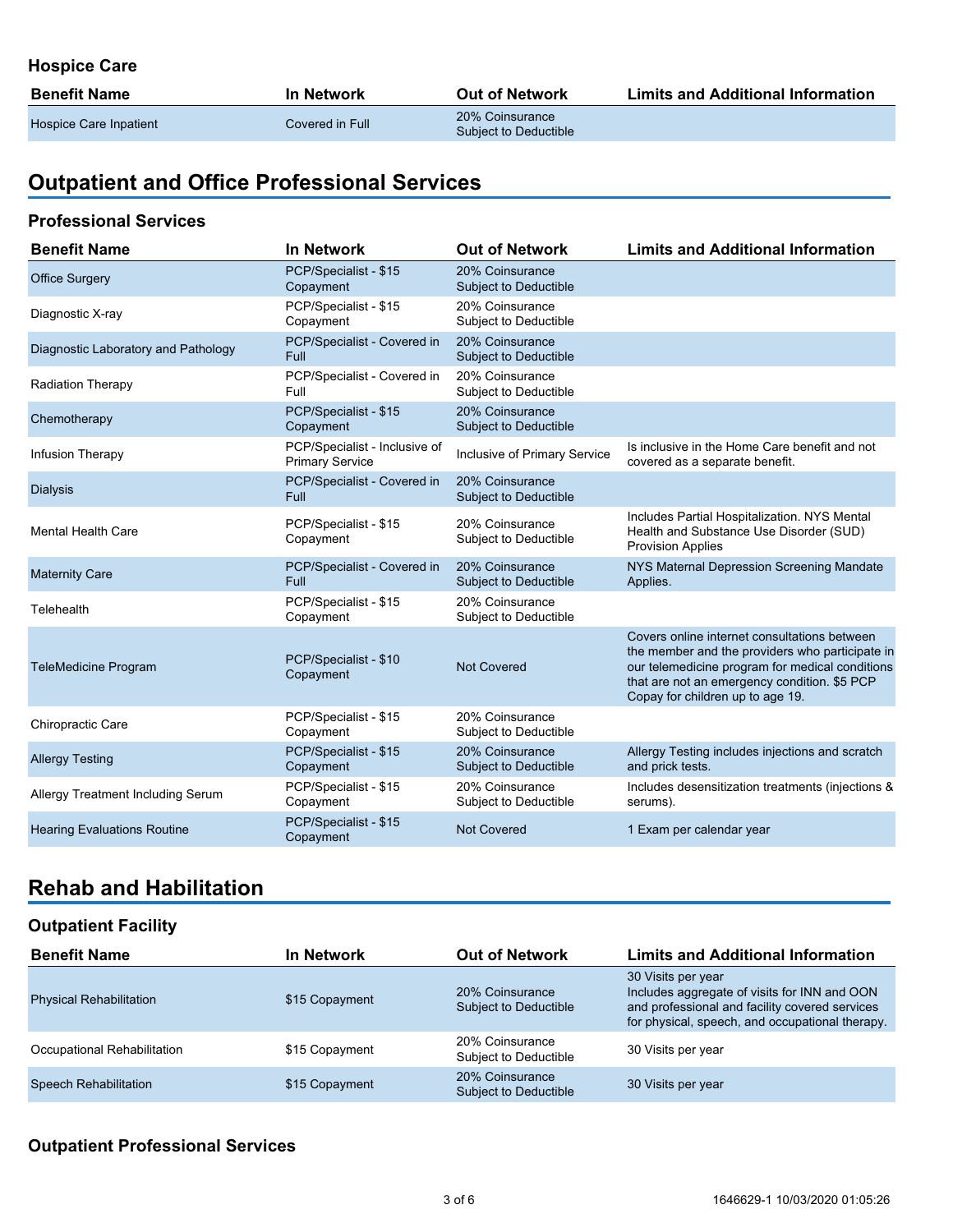| <b>Benefit Name</b>            | <b>In Network</b>                  | <b>Out of Network</b>                           | <b>Limits and Additional Information</b>                                                                                                                                |
|--------------------------------|------------------------------------|-------------------------------------------------|-------------------------------------------------------------------------------------------------------------------------------------------------------------------------|
| <b>Physical Rehabilitation</b> | PCP/Specialist - \$15<br>Copayment | 20% Coinsurance<br>Subject to Deductible        | 30 Visits per year<br>Includes aggregate of visits for INN and OON<br>and professional and facility covered services<br>for physical, speech, and occupational therapy. |
| Occupational Rehabilitation    | PCP/Specialist - \$15<br>Copayment | 20% Coinsurance<br>Subject to Deductible        | 30 Visits per year                                                                                                                                                      |
| <b>Speech Rehabilitation</b>   | PCP/Specialist - \$15<br>Copayment | 20% Coinsurance<br><b>Subject to Deductible</b> | 30 Visits per year                                                                                                                                                      |

# **Preventive Services**

#### **Preventive Professional Services Meeting Federal Guidelines\***

| <b>Benefit Name</b>                        | <b>In Network</b>                          | <b>Out of Network</b>                    | <b>Limits and Additional Information</b> |
|--------------------------------------------|--------------------------------------------|------------------------------------------|------------------------------------------|
| <b>Adult Physical Examination</b>          | PCP/Specialist - Covered in<br><b>Full</b> | <b>Not Covered</b>                       | 1 Exam per year                          |
| Adult Immunizations                        | PCP/Specialist - Covered in<br>Full        | Not Covered                              |                                          |
| Well Child Visits and Immunizations        | PCP/Specialist - Covered in<br><b>Full</b> | 20% Coinsurance<br>Subject to Deductible |                                          |
| Routine GYN Visit                          | PCP/Specialist - Covered in<br>Full        | 20% Coinsurance<br>Subject to Deductible | 2 Exams per year                         |
| <b>Pre/Post-Natal Care</b>                 | PCP/Specialist - Covered in<br><b>Full</b> | 20% Coinsurance<br>Subject to Deductible |                                          |
| Mammography Screening Professional         | PCP/Specialist - Covered in<br>Full        | 20% Coinsurance<br>Subject to Deductible |                                          |
| <b>Colonoscopy Screening Professional</b>  | PCP/Specialist - Covered in<br><b>Full</b> | 20% Coinsurance<br>Subject to Deductible |                                          |
| <b>Bone Density Screening Professional</b> | PCP/Specialist - Covered in<br>Full        | 20% Coinsurance<br>Subject to Deductible |                                          |

#### **Preventive Facility Services Meeting Federal Guidelines\***

| <b>Benefit Name</b>                    | <b>In Network</b> | <b>Out of Network</b>                           | <b>Limits and Additional Information</b> |
|----------------------------------------|-------------------|-------------------------------------------------|------------------------------------------|
| <b>Cervical Cytology Preventative</b>  | Covered in Full   | 20% Coinsurance<br><b>Subject to Deductible</b> | 2 Exams per year                         |
| Mammography Screening Facility         | Covered in Full   | 20% Coinsurance<br>Subject to Deductible        |                                          |
| <b>Colonoscopy Screening Facility</b>  | Covered in Full   | 20% Coinsurance<br>Subject to Deductible        |                                          |
| <b>Bone Density Screening Facility</b> | Covered in Full   | 20% Coinsurance<br>Subject to Deductible        |                                          |

#### **Preventive services in addition to those required under Federal Guidelines - Professional**

| <b>Benefit Name</b>                        | <b>In Network</b>                   | <b>Out of Network</b>                    | <b>Limits and Additional Information</b>                                                 |
|--------------------------------------------|-------------------------------------|------------------------------------------|------------------------------------------------------------------------------------------|
| <b>Prostate Cancer Screening</b>           | PCP/Specialist - \$15<br>Copayment  | 20% Coinsurance<br>Subject to Deductible | NYS Prostate Cancer Testing Mandate applies.                                             |
| Mammography Screening Professional         | PCP/Specialist - Covered in<br>Full | 20% Coinsurance<br>Subject to Deductible | NYS Mammography Screening Mandate<br>Applies - One Annual Mammogram for ages<br>$35-39.$ |
| <b>Colonoscopy Screening Professional</b>  | PCP/Specialist - \$15<br>Copayment  | 20% Coinsurance<br>Subject to Deductible |                                                                                          |
| <b>Bone Density Screening Professional</b> | PCP/Specialist - \$15<br>Copayment  | 20% Coinsurance<br>Subject to Deductible |                                                                                          |

## **Preventive services in addition to those required under Federal Guidelines - Facility**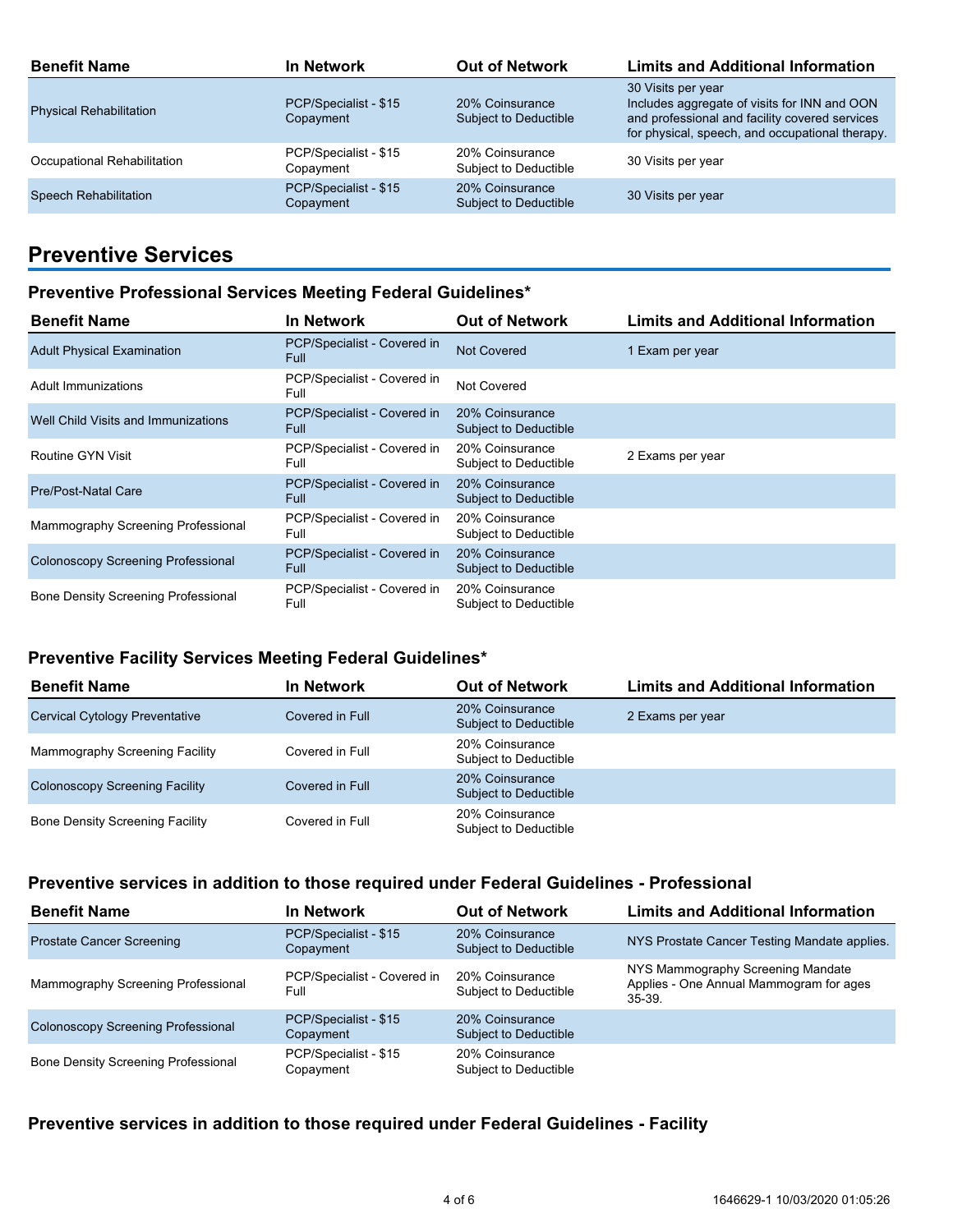| <b>Benefit Name</b>                    | <b>In Network</b> | <b>Out of Network</b>                    | <b>Limits and Additional Information</b>                                                 |
|----------------------------------------|-------------------|------------------------------------------|------------------------------------------------------------------------------------------|
| Mammography Screening Facility         | Covered in Full   | 20% Coinsurance<br>Subject to Deductible | NYS Mammography Screening Mandate<br>Applies - One Annual Mammogram for ages<br>$35-39.$ |
| Colonoscopy Screening Facility         | Covered in Full   | 20% Coinsurance<br>Subject to Deductible |                                                                                          |
| <b>Bone Density Screening Facility</b> | \$15 Copayment    | 20% Coinsurance<br>Subject to Deductible |                                                                                          |

## **Other Benefits**

#### **Additional Benefits**

| <b>Benefit Name</b>                        | <b>In Network</b>                        | <b>Out of Network</b>                           | <b>Limits and Additional Information</b>                                                      |
|--------------------------------------------|------------------------------------------|-------------------------------------------------|-----------------------------------------------------------------------------------------------|
| Treatment of Diabetes Insulin and Supplies | PCP/Specialist - \$15<br>Copayment       | 20% Coinsurance<br>Subject to Deductible        | Limited to a 30 day supply for retail pharmacy or<br>a 90 day supply for mail order pharmacy. |
| Diabetic Equipment                         | PCP/Specialist - \$15<br>Copayment       | 20% Coinsurance<br>Subject to Deductible        |                                                                                               |
| Durable Medical Equipment (DME)            | PCP/Specialist - 20%<br>Coinsurance      | Not Covered                                     |                                                                                               |
| <b>Medical Supplies</b>                    | PCP/Specialist - Not Covered Not Covered |                                                 | Not Covered                                                                                   |
| Acupuncture                                | PCP/Specialist - 50%<br>Coinsurance      | 50% Coinsurance<br><b>Subject to Deductible</b> | 10 Visits per year<br>Limits are combined INN and OON.                                        |
| <b>Private Duty Nursing</b>                | PCP/Specialist - Not Covered Not Covered |                                                 | Not Covered                                                                                   |

# **Emergency Services**

### **ER Facility**

| <b>Benefit Name</b>                  | In Network     | <b>Out of Network</b> | <b>Limits and Additional Information</b>                                                                                                                |
|--------------------------------------|----------------|-----------------------|---------------------------------------------------------------------------------------------------------------------------------------------------------|
| <b>Facility Emergency Room Visit</b> | \$50 Copayment | \$50 Copayment        | Prior Authorization may not apply to any<br>emergency care services. Emergency services<br>are covered worldwide if provided by a hospital<br>facility. |

### **Transportation**

| <b>Benefit Name</b>                                                  | In Network     | <b>Out of Network</b> | <b>Limits and Additional Information</b> |
|----------------------------------------------------------------------|----------------|-----------------------|------------------------------------------|
| Prehospital Emergency and Transportation -<br><b>Ground or Water</b> | \$25 Copayment | \$25 Copayment        |                                          |

## **Urgent Care**

| <b>Benefit Name</b>               | In Network     | <b>Out of Network</b> | <b>Limits and Additional Information</b> |
|-----------------------------------|----------------|-----------------------|------------------------------------------|
| Urgent Care Center Facility Visit | \$25 Copayment | \$25 Copayment        |                                          |

# **Ancillary Benefits**

## **Vision**